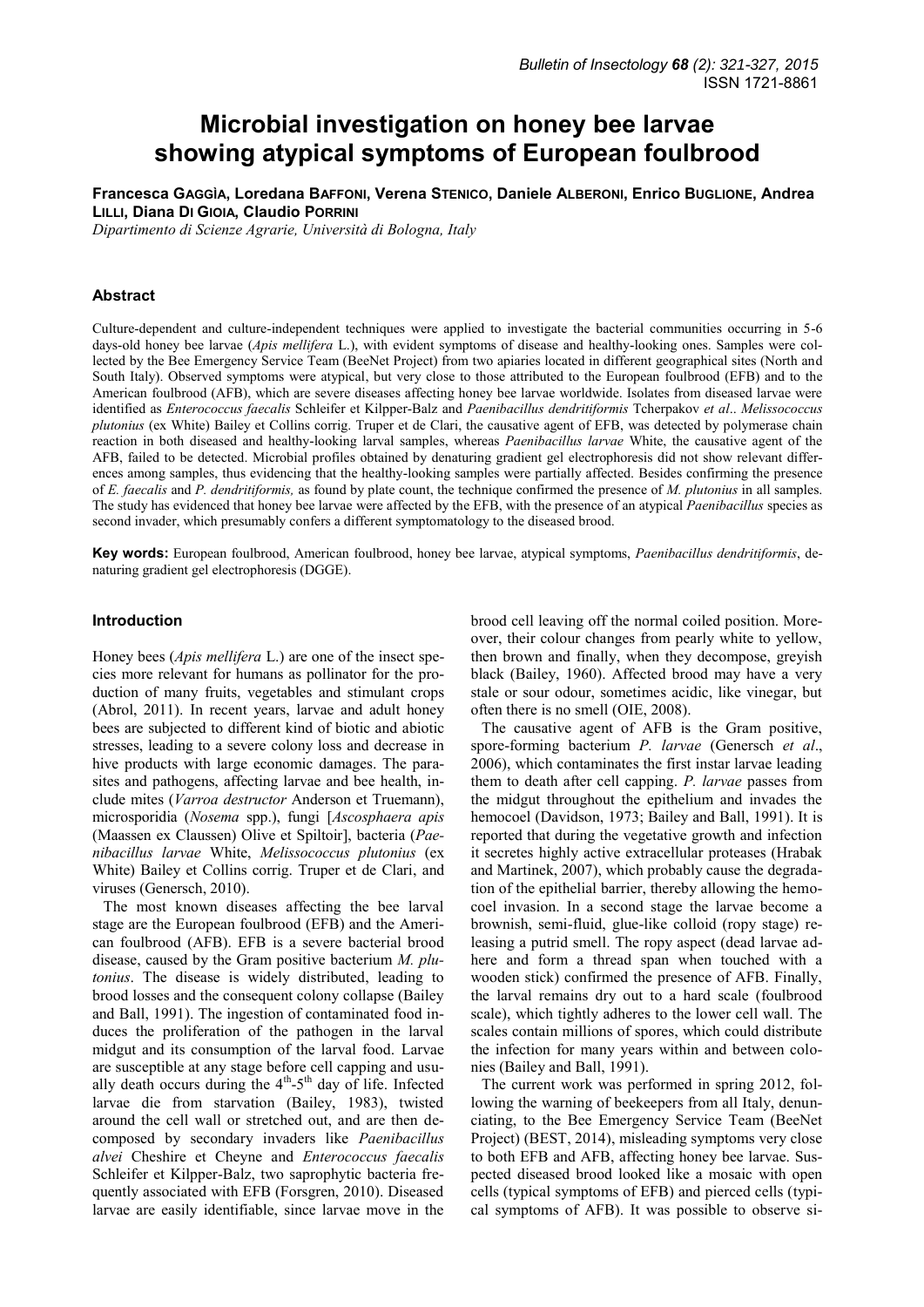multaneously in the same frame, dead larvae before and after the cell capping. Compared with the classic EFB symptoms, the larvae often died 2-3 days later, closer to AFB death timing. Uncapped diseased larvae quickly lost their shape and then liquefied in the bottom of the cells. Larvae had white-ivory colour without any characteristic smell. Partially capped cells showed diseased larvae  $(6<sup>th</sup>-7<sup>th</sup>$  day) softly adhering to the lower cell wall; if touched with a wooden stick the larvae explode realising a non-colloid, not smelling, white-brown liquid. Dried scales (similar to those observed in the AFB) were easily removable. To understand deeply the observed symptomatology, available material of diseased and healthy-looking larvae was sampled from two apiaries, one in North Italy and one in South Italy. Culture dependent (plate-count, 16S rDNA sequencing) and independent techniques (PCR-DGGE) were applied to allow the most accurate microbiological investigation.

# **Materials and methods**

#### Larvae sampling

Honey bee larvae  $(5<sup>th</sup>-6<sup>th</sup>$  day of life) were collected from infected hives in two apiaries located one at North and one at South Italy. Based on their aspect and position, the larval material was pooled and samples were classified as follows: NHHL (healthy-looking honey bee larvae from North Italy) NDHL (diseased honey bee larvae from North Italy), SHHL (healthy-looking honey bee larvae from South Italy), SDHL (diseased honey bee larvae from South Italy).

# Bacteria isolation and enumeration from diseased honey bee larvae

One gram of pooled diseased honey bee larvae, previously washed in sterile water and homogenised with a plastic pestle, was dissolved in 9 ml of phosphatebuffered saline (PBS) and tenfold serial dilution prepared. For the presumable detection of *M. plutonius*, the resulting suspension was streaked out onto SYPG agar (Bailey and Ball, 1991) and anaerobically incubated at  $35 \pm 1$  °C for 3-5 days. Isolation and enumeration of *P. larvae* was attempted on MYPGP agar (Dingman and Stahly, 1983) after a pasteurization treatment on NDHL and SDHL samples (NDHL-P and SDHL-P) at 80 °C for 10 min (aerobic incubation at  $35 \pm 1$  °C, 24 h). Experiments were performed in triplicate and results were expressed as mean  $log_{10}$  of colony-forming units (cfu) per gram of triplicates  $\pm$  standard deviation (SD). Between 20 and 40 colonies from each sample and from both media (SYPG and MYPGP agar), randomly selected, were re-streaked and purified. For long-term storage, purified isolates were stored at −80 °C.

# DNA extraction

DNA was extracted from isolated bacterial colonies, from *M. plutonius* ATCC 35311, *P. larvae* ATCC 9545 and from *P. alvei* ATCC 6344 using the InstaGene Matrix DNA extraction kit following the manufacturer's instructions (Bio-Rad, Hercules, CA, USA). Total genomic DNA from pooled samples of diseased and healthylooking larvae was extracted in duplicate with the QIAamp DNA stool kit (Qiagen, West Sussex, UK). Following extraction, the purity and concentration of DNA were determined by measuring the absorbance at 260 and 280 nm (Infinite® 200 PRO NanoQuant, Tecan, Männedorf, Switzerland). The DNA was stored at −20 °C.

# BOX-PCR analysis

Bacterial isolates were fingerprinted by BOX-PCR. The reaction was carried out in a 30 µl volume containing 1 U Taq DNA polymerase (AmpliTaq Gold, Applied Biosystems, Foster City, CA, USA), 3 µl 10X PCR Gold Buffer (Applied Biosystems), 200  $\mu$ M of each dNTPs (Fermentas International Inc., Thermo Fisher Scientific Inc., Waltham, MA, USA), 2 mM MgCl<sub>2</sub> (Applied Biosystems),  $0.4 \mu M$  of primer BOXA1R (5'-CTACGGCAAGGCGACGCTGACG-3') (Eurofins Genomics, Ebersberg, Germany), 0.1% (wt/vol) Bovine Serum Albumin (BSA, Fermentas), 2 µl of DNA template, and sterile MilliQ water. The PCR reaction was performed on a TGradient Biometra thermocycler (Biotron, Göttingen, Germany) under the following thermocycling program: 7 min of initial denaturation at 95 °C, 30 cycles of 94 °C for 1 min, 53 °C for 1 min, 72 °C for 3 min followed by a final elongation step of 72 °C for 10 min. After electrophoresis (2% w/v agarose gel at 75 V for four hours), gels were stained with ethidium bromide and visualized with the gel documentation system Gel DocTM  $X<sup>+</sup>R$  (Bio-Rad). A dendrogram was constructed using the Dice similarity coefficient and the UPGMA (unweighted pair group method with arithmetic mean) algorithm with GelCompar II software, version 6.6 (Applied Maths, Sint-Martens-Latem, Belgium).

# 16S rDNA amplification

Representative isolates (SDHL-5 and NDHL-P1) were selected after BOX-PCR analysis and the 16S rDNA amplification was performed with universal primers 27f and 1492r, according to Gaggìa *et al*. (2013). The 50 µl reaction mixture contained 1X PCR Gold Buffer (Applied Biosystems), 200 µM of each dNTPs (Fermentas)  $0.2 \mu M$  of each primer (Eurofins Genomics), 1.5 mM MgCl<sub>2</sub> (Fermentas), 1 U Taq polymerase (AmpliTaq Gold, Applied Biosystems), 4 µl of DNA template (20- 50 ng/µl) and sterile MilliQ water. The PCR reaction was performed on a TGradient Biometra thermocycler (Biotron, Göttingen, Germany) under the following thermocycling program: 7 min of initial denaturation at 95 °C, 30 cycles of 94 °C for 1 min, 55 °C for 1 min, and 72 °C for 1 min and a final extension step at 72 °C for 7 min. After electrophoresis (1.5% w/v agarose gel at 75 V), gels were stained with ethidium bromide and visualized with the gel documentation system Gel DocTM XR (Bio-Rad).

# Detection of *M. plutonius* and *P. larvae* by speciesspecific PCR

A PCR method was used to selectively amplify the 16S rDNA of *M. plutonius* from a pure culture (ATCC 35311) and from DNA samples (NDHL, SDHL, NHHL, SHHL), according to Govan *et al*. (1998). Detection of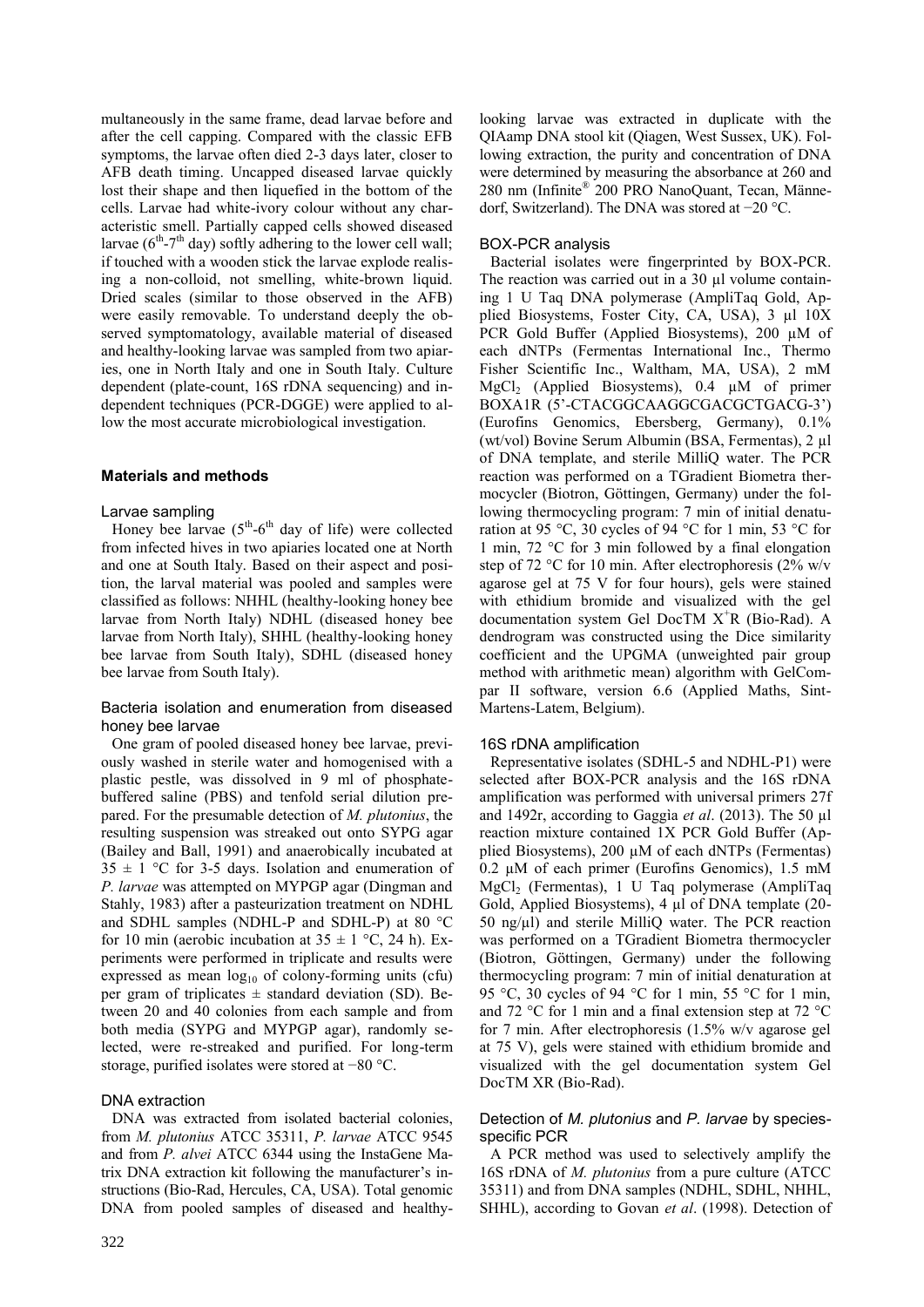*P. larvae* from the same samples was performed according to Bakonyi *et al*. (2003) with a modified annealing temperature, which was set at 55 °C. *P. larvae* ATCC 9545 was used as positive control. The molecular weights of the PCR products were determined by electrophoresis in a 1.5% agarose, stained with ethidium bromide and visualized with the gel documentation system Gel DocTM XR (Bio-Rad).

#### PCR-DGGE analysis

The V3 region of the 16S rRNA gene (rDNA) of the four samples in duplicate (NDHL, SDHL, NHHL, SHHL,) was amplified by PCR with the universal primer set HDA1-GC (5′-**CGC CCG GGG CGC GCC CCG GGC GGG GCG GGG GCA CGG GGG G**AC TCC TAC GGG AGG CAG CAG T-3′) and HDA2 (5′- GTA TTA CCG CGG CTG CTG GCA-3′) (Walter *et al.*, 2000). An identification ladder was also prepared with the DNA of the strains *M. plutonius* ATCC 35311, *E. faecalis* SDHL-5, and *Paenibacillus dendritiformis* Tcherpakov *et al*. NDHL-P1. The reaction was carried out in a 50 µl volume containing 1.5 U AmpliTaq Gold DNA polymerase (Applied Biosystems), 5 µl of 10X PCR Gold Buffer (Applied Biosystem), 200 µM of each deoxynucleotide triphosphate (Fermentas), 1.50 mM MgCl<sub>2</sub> (Fermentas), 0.45  $\mu$ M of each primer (Eurofins Operon), 2.5% (w/v) bovine serum albumin (BSA; Fermentas), 4 µl DNA template, and sterile MilliQ water for adjustment of the volume to 50 µl. The PCR reaction was performed on a TGradient Biometra thermocycler (Biotron, Göttingen, Germany) under the following thermocycling program: 7 min initial denaturation at 95 °C; 35 cycles of 95 °C for 30 s, 54 °C for 60 s, 72 °C for 40 s; followed by a final elongation step of 72  $\degree$ C for 7 min. The size and amount of the PCR products were estimated by analysing 5 µl of samples by agarose gel (1.5% w/v) electrophoresis and ethidium bromide staining.

The DGGE analysis was performed as first described by Muyzer *et al*. (1993), using a DCode System apparatus (Bio-Rad). Polyacrylamide gels [8% (w/v) acrylamide:bisacrylamide (37.5 : 1) (Bio-Rad)] in 1X Tris-Acetate-EDTA (TAE) buffer were prepared using a Bio-Rad Gradient Delivery System (Model 475, Bio-Rad), using solutions containing 40-60% denaturant [100% denaturant corresponds to 7 M urea (Sigma-Aldrich, Milan, Italy) and 40% (v/v) formamide (Sigma-Aldrich)]. The electrophoresis was run at 55 V for 16 h at 60 °C. Gels were stained in a solution of 1X SYBR-Green I (Sigma-Aldrich) in 1X TAE for 20 min and their images captured in UV transillumination with Gel Doc™ XR apparatus (Bio-Rad). Cluster analysis was performed with the software GelCompar II version 6.6 (Applied Maths), by the UPGMA algorithm based on the Pearson correlation coefficient with an optimization coefficient of 1%.

Selected bands, particularly those migrated at the same distance of the reference species, were cut from the gel with a sterile scalpel and DNA was eluted by incubating overnight the gel fragments in 50 µl of sterile deionised water at 4 °C. 2 µl of the solution were then used as template to re-amplify the band fragments with

the same PCR condition describe above. After amplification and repeated DGGE, purity and co-mobility with amplified DNA obtained directly from larvae samples were assured. Bands were excised again and after overnight elution in sterile deionized water, an amplification without GC-clamp was performed.

### Sequence analysis of 16S rDNA of bacterial isolates and DGGE bands

The amplified 16S rDNA from the isolated strains and the obtained amplicons from DGGE bands were then purified (PCR clean-up; Macherey-Nagel GmbH & Co. KG, Germany) and sequenced (Eurofins Operon) with primers 27f and 1492r and HDA-2 respectively. Sequence chromatograms were edited and analysed by using Finch TV software version 1.4.0 (Geospiza Inc., Seattle, WA, USA) and percentage of similarity was determined searching against the NCBI GenBank database using megablast algorithm (http://www.ncbi.nlm.nih.gov/BLAST/).

#### **Results**

#### Plate count, BOX-PCR and sequence analysis of 16S rDNA

The results of viable counts obtained in SYPG and MYPGP agar from diseased larvae samples are reported below, indicating the average of triplicate expressed as  $log_{10}$  (cfu/g of sample)  $\pm$  standard deviation. High colony counts were obtained from SYPG agar in SDHL  $(8.75 \pm 0.05)$ , whereas less colonies were obtained in plates referred to NDHL samples  $(3.37 \pm 0.04)$ . Enumeration of sporogenic bacteria (NDHL-P and SDHL-P samples) was comparable in both geographical areas  $(4.57 \pm 0.08 \text{ vs } 5.71 \pm 0.02)$ . The cluster analysis of BOX-PCR of all isolates (NDHL, NDHL-P, SDHL and SDHL-P) evidenced two clusters (similarity of 30%) (figure 1). All of the isolates on SYPG agar, belonging to NDHL and SDHL samples, displayed a unique fingerprinting (100% similarity), as well as isolates from MYPGP agar NDHL-P and SDHL-P, whose profiles were 100% similar. The strains SDHL-5 and NDHL-P1 (one from each cluster) were identified by sequence analysis of the 16S rRNA gene, based on the closest match on GenBank database. SDHL-5 sequence was ascribed to *E. faecalis* (100% similarity; accession number KR073926) while the strain NHDL-P1 was identified as *P. dendritiformis* (100% similarity; accession number KR073927).

#### *M. plutonius* and *P. larvae* detection by speciesspecific PCR

Results of the amplification reaction for the detection of *M. plutonius* are shown in figure 2a.

All the analysed samples (in duplicate), including the positive control *M*. *plutonius* ATCC 35311, produced a band of 812 bp. On the other hand, the amplified product was absent in the negative control (*E*. *faecalis* SDHL-5). With regard to *P. larvae*, all samples were negative except for the positive control *P. larvae* ATCC 9545 (figure 2b).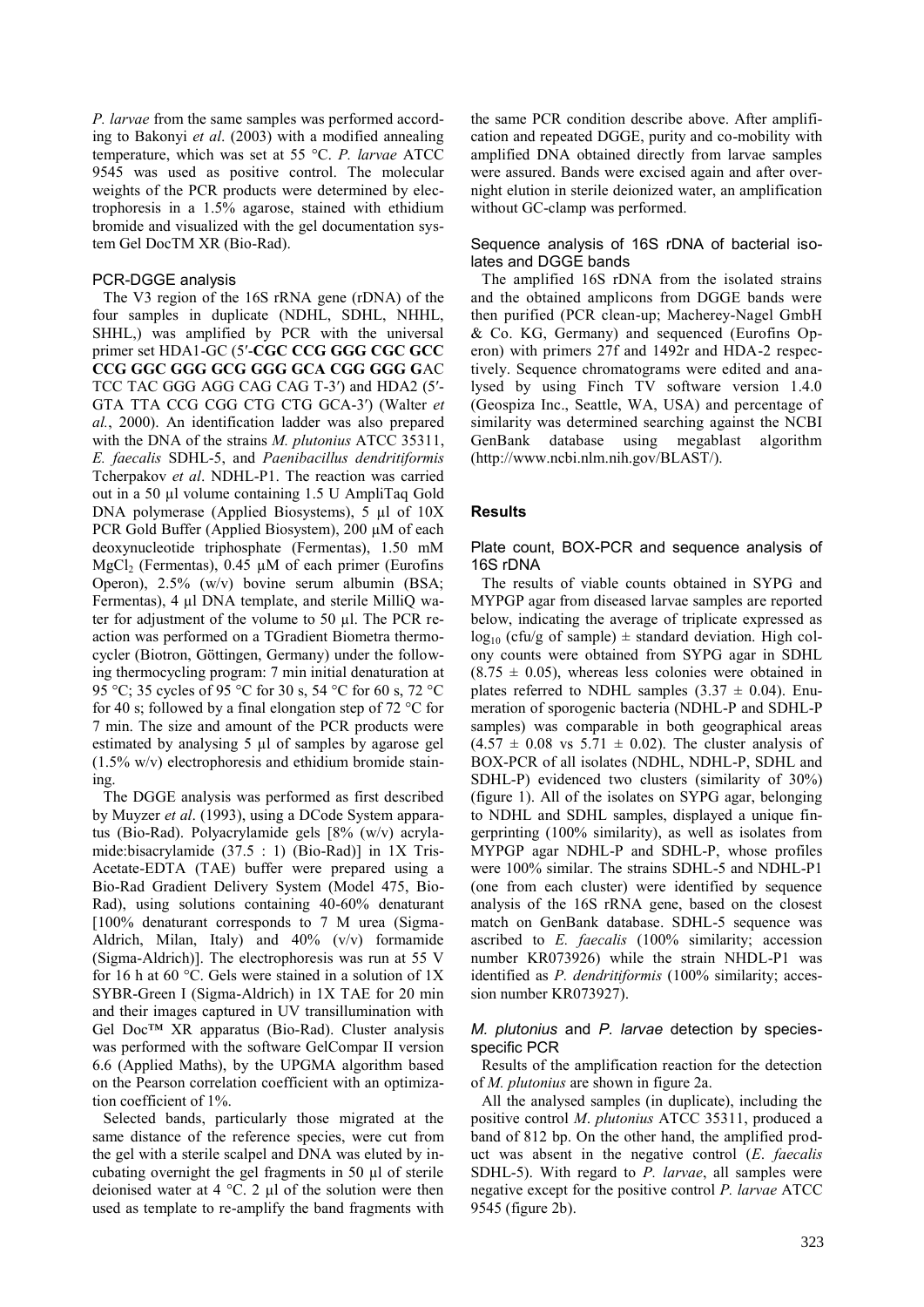

**Figure 1.** UPGMA dendrogram of bacterial isolates from SYPG and MYPGP agar. NDHL: diseased honey bee larvae from North Italy; SDHL: diseased honey bee larvae from South Italy; NDHL-P: diseased honey bee larvae from North Italy after pasteurization; SDHL-P: diseased honey bee larvae from South Italy after pasteurization.

#### PCR-DGGE and band sequencing

The PCR-DGGE analysis on diseased and healthy larval duplicate samples showed profiles with a few bands. UPGMA dendrogram and bacterial communities fingerprinting are shown in figure 3a and 3b, respectively. Overall, the analysis revealed high similarity of the DGGE patterns obtained from each of the two replicates. The cluster analysis showed a distinct division between samples of South Italy and North Italy. The diseased samples in both geographical area clustered separately from healthy samples (similarity less than 60% and 85% respectively).

Sequencing results of excised bands (figure 3b) are shown in table 1. Bands 1, 3, 4 and 5 belonged to different species of *Lactobacillus*, detectable in all samples, mainly in SHHL and SDHL. Interestingly, bands 6, 8 and 10 showed a migration distance comparable to the reference strains in the ladder profile (*E. faecalis*  SDHL-5, *M. plutonius* ATCC 35311 and *P. dendritiformis* NDHL-P1). Band 6, common to all profiles, was identified as *M. plutonius*. Band 8, excised from sample SDHL was identified as *E. faecalis*. Bands migrating at the same level, although showing a decreased intensity, were also detected in SHHL. Finally, band 10 excised from SDHL, was identified as *Paenibacillus* spp.. A weak band migrating at the same distance is also present in NDHL. Band 7 (NDHL) was identified as *Gilliamella apicola* Kwong et Moran.

#### **Discussion**

The microbial investigation by plate count on diseased honey bee larvae, exhibiting atypical clinical symptoms closely related to both EFB and AFB, allowed the massive isolation of two microorganisms further identified as *E. faecalis* and *P. dendritiformis* respectively. Plates



**Figure 2.** Species-specific PCR for the detection of *M. plutonius* (a) and *P. larvae* (b) from one replicate of DNA samples. M: 100 bp DNA Ladder: NHHL: healthy-looking honey bee larvae from North Italy; NDHL: diseased honey bee larvae from North Italy; SHHL: healthy-looking honey bee larvae from South Italy; SDHL: diseased honey bee larvae from South Italy; ATCC 35311: *M. plutonius*; SDHL-5: *E. faecalis*; NDHL-5: *P. dendritiformis*; ATCC 6344: *P. alvei*; ATCC 9545: *P. larvae*.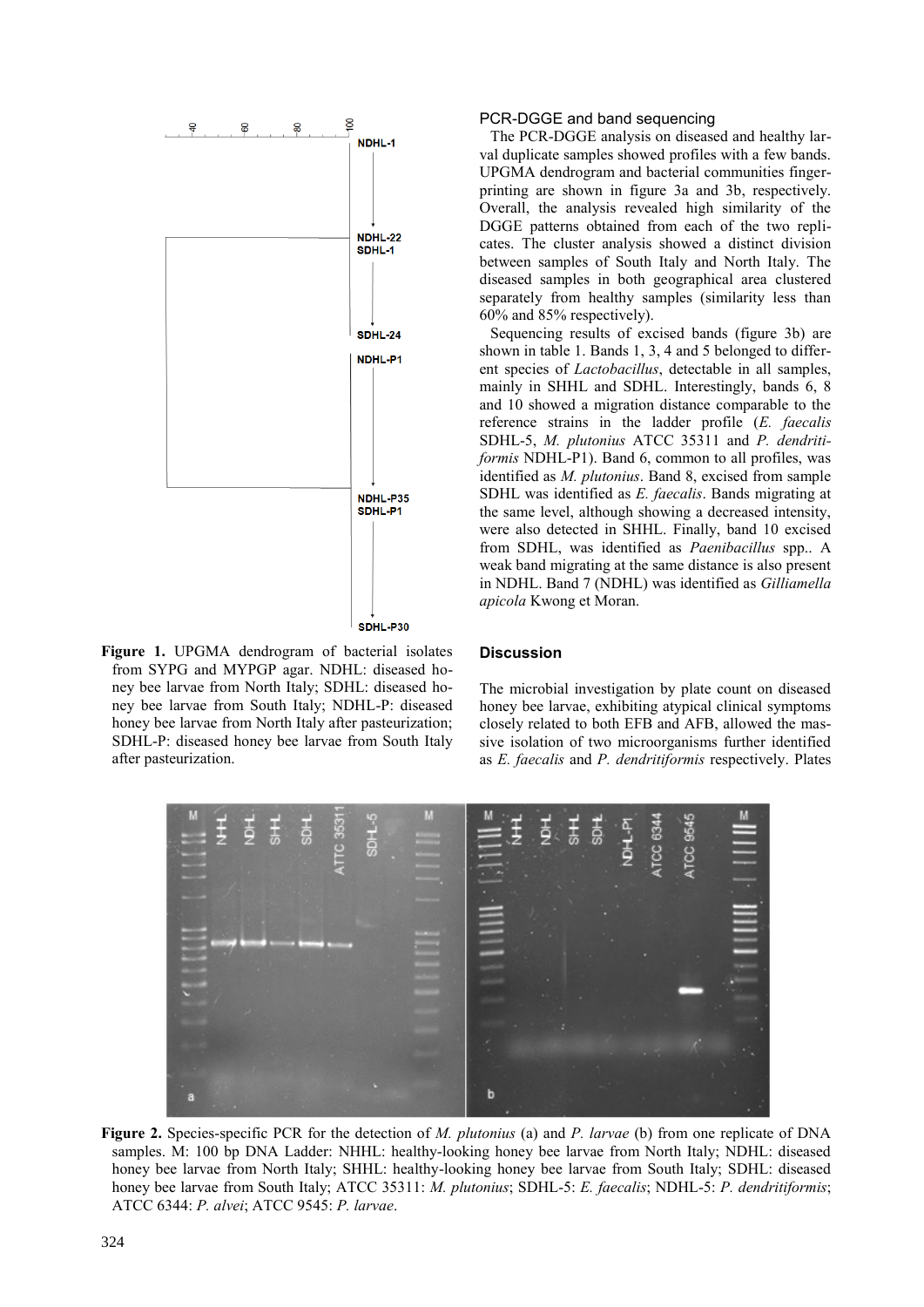

Figure 3. UPGMA dendrogram (a) and DGGE profiles of eubacteria (b) from the amplified V2-V3 region of 16S rRNA obtained from one replicate of DNA samples. The bands indicated by the numbers were excised, reamplified and subjected to sequencing. L: ladder with reference strains; NDHL: diseased honey bee larvae from North Italy; NHHL: healthy-looking honey bee larvae from North Italy; SDHL: diseased honey bee larvae from South Italy; SHHL: healthy-looking honey bee larvae from South Italy.

**Table 1.** Eubacteria sequence alignment with the megablast algorithm in the GenBank database.

|                | Band Closest match             | % similarity             | GenBank accession number |
|----------------|--------------------------------|--------------------------|--------------------------|
|                | Lactobacillus helsingborgensis | 99                       | KR073912                 |
| 2              | nd                             | $\,$                     | $\qquad \qquad$          |
| 3              | Lactobacillus kunkeei          | 99                       | KR073913                 |
| $\overline{4}$ | Lactobacillus kimbladii        | 98                       | KR073914                 |
| 5              | Lactobacillus kunkeei          | 100                      | KR073919                 |
| 6              | Melissococcus plutonius        | 100                      | KR073920                 |
| 7              | Gilliamella apicola            | 97                       | KR073925                 |
| 8              | Enterococcus faecalis          | 100                      | KR073918                 |
| 9              | nd                             | $\overline{\phantom{a}}$ | $\qquad \qquad$          |
| 10             | Paenibacillus spp.             | 100                      | KR073924                 |

\* similarity represents the % similarity shared with the sequences in the GenBank database. nd: not determined (scarce quality of the obtained sequencing).

did not evidence neither *M. plutonius*, nor *P. larvae*. *E. faecalis* is one of the typical second invaders often described in the EFB (Forsgren, 2010). It does not multiply in bee larvae in the absence of *M. plutonius*, and its presence is a presumptive evidence of EFB (OIE, 2008). *E. faecalis* is morphologically similar to *M. plutonius* and it has frequently been confused as being the causative agent of EFB (Bailey and Gibbs, 1962; Hornitzky and Wilson, 1989). Interestingly, pasteurized samples allowed the isolation of *P. dendritiformis* and the unsuccessful recovery of *P. larvae* on MYPGP plates. *P. dendritiformis* is a soil-borne bacterium, which can be found in various plant-related niches (Campos-Herrera *et al*., 2011); nowadays, no data on its presence in honey bee larvae are available. Its genome encodes various genes for the production of offensive compounds (toxins, lytic enzymes, antibiotics) to regulate its population size and compete with other bacteria (Sirota-Madi *et al.*, 2012). It could be hypothesized that, in low nutrient availability as in larval remains, this antimicrobial arsenal could provide a competitive advantage, replacing neighbouring species as the EFB second invader *P. alvei*, conferring atypical symptoms to the disease. Indeed, *P. alvei* usually confers a characteristic stale or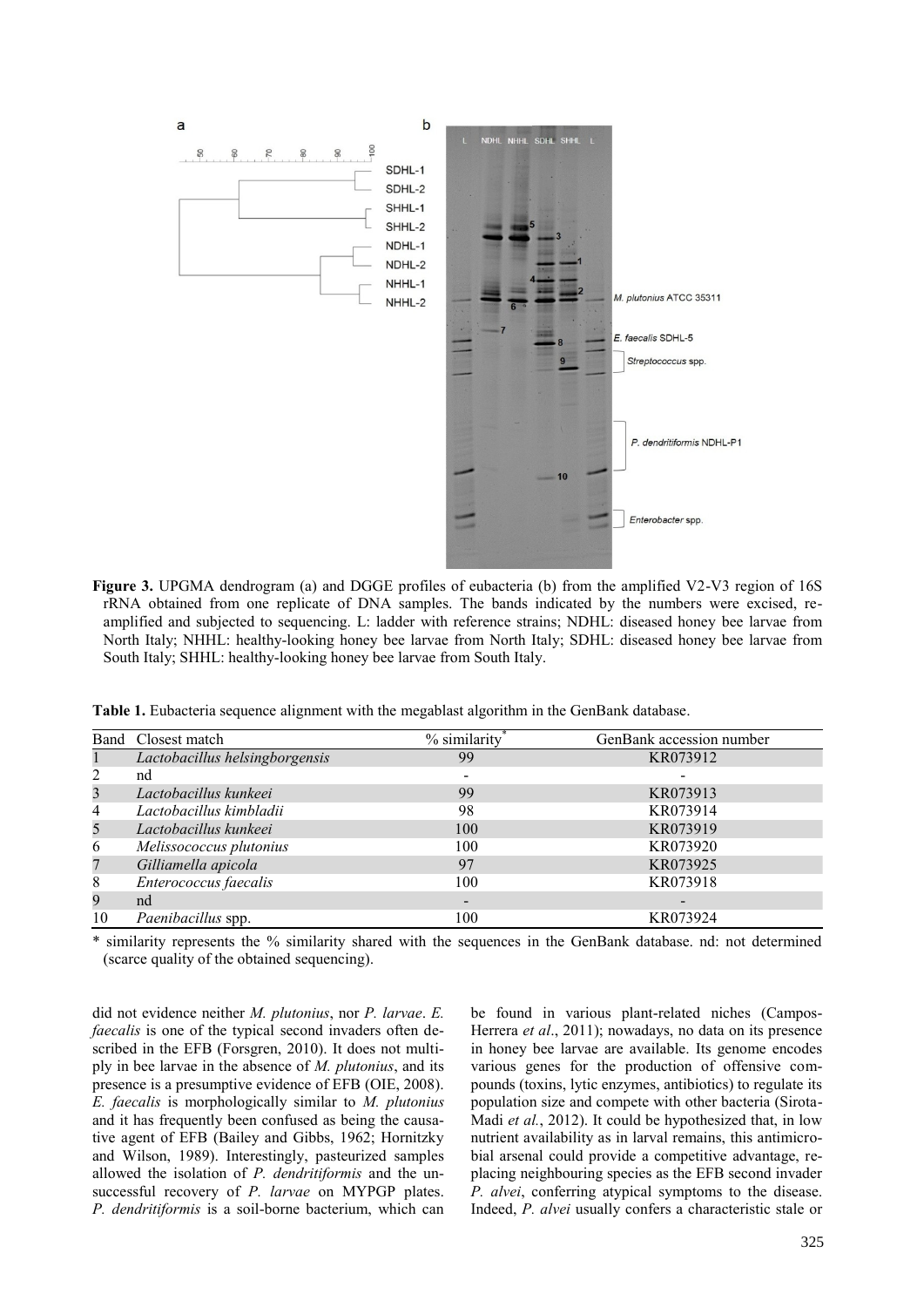sour odour to the EFB (OIE, 2008), which was not perceived in the current study. Moreover, Australian researchers suggested that *in vitro* reared larvae only developed EFB symptoms when both *M. plutonius* and *P. alvei* were present (Hornitzky and Giersch, 2008).

These findings let us suppose that analysed honey bee larvae in both geographical areas exhibited an advanced disease status, presumably ascribed to the EFB. The confirmation came out from molecular techniques (both qualitative PCR and PCR-DGGE), which evidenced the presence of *M. plutonius* in all samples, including larvae without symptoms.

Obtained molecular data are in contrast with plate counts. However, it is always reported that *M. plutonius* is a fastidious microorganism and culture methods could be very insensitive, detecting less than 0.2% of microscopically counted cells (Djordjevic *et al*., 1998; Hornitzky and Smith, 1998). Moreover, *E. faecalis*, if present in high quantity as resulted in this study, could overgrow SYPG plates, thus avoiding *M*. *plutonius* detection (Bailey and Ball, 1991; OIE, 2008). Detection of *M. plutonius* in healthy colonies has been already reported (Pinnock and Featherstone, 1984; Mckee *et al*., 2003; Forsgren *et al.*, 2005). It could be supposed that healthy-looking larvae (not affected in the aspect and in the morphological position) were in an early stage of infection and their microbiota was changing; the DGGE profile revealed, indeed, a high similarity to the diseased samples. However, in some cases, infected larvae without apparent symptoms, could survive and successfully pupate and emerge as adults, thus withstanding the infection (OIE, 2008). Contrarily to *M. plutonius*, *P. larvae* was not detected, neither by species-specific PCR nor by DGGE, thus excluding any implication of the AFB.

Overall, the combination of traditional and molecular techniques was successful in evidencing the disease origin. Besides confirming plate count results and speciesspecific PCR, PCR-DGGE analysis and band sequencing provided a more complete picture of the bacterial communities shift on the analysed samples. Interestingly, DGGE bands ascribed to *Lactobacillus* spp. were detected in all samples; as reported by Vojvodic *et al*. (2013), *Lactobacillus* spp. is the most representative genus of honey bee larvae gut microbiota.

The absence of the band ascribed to *E*. *faecalis* in NDHL profile probably reflects the low colony detection observed by plate count. It should be emphasized that DGGE shares with the other PCR-based molecular biology techniques some limitations in terms of detection limits and of quantitative comparison of detected populations (Marzorati *et al*., 2008). Sequencing of band 10, identified as *Paenibacillus* spp. in DNHL and SDHL, was not able to discriminate at species level, since the 100% similarity was referred to *P. dendritiformis* but also to *Paenibacillus popiliae* Dutky and *Paenibacillus thiaminolyticus* Nakamura*.* However, considering that from plate count the only strain isolated and identified by 16S rDNA sequencing was *P. dentritiformis*, band 10 presumably refers to this bacterial species. A further confirmation derives from the presence in the ladder of the isolated strain *P. dendritiformis*

NDHL-P1, whose migration distance is comparable to the excised band.

The current work represent a preliminary investigation on the microbiology of the honey bee larvae and put in evidence the importance to combine culture dependent and independent techniques. With the above-described approach, a different bacterial species has been detected in honey bee larvae affected by the EFB. Further research are envisaged (*e.g.* infection trial in healthy larvae) to better understand the role of *P. dendritiformis* in the development of the disease.

# **Acknowledgements**

This work was partially founded the Italian Agricultural Food and Forestry Policies Ministry, within the project "BeeNet: apiculture and environment in network". Thanks to Emauele Carpana (CREA, Italy) for providing *M. plutonius* ATCC 35311.

# **References**

- ABROL D. P., 2011.- Value of pollination, pp. 185-222. In: *Pollination biology. Biodiversity conservation and agricultural production*.- Springer Science - Business Media B.V., Dordrecht, The Netharlands.
- BAKONYI T., DERAKHSHIFAR I., GRABENSTEINER E., NOWOTNY N., 2003.- Development and evaluation of PCR assays for the detection of *Paenibacillus larvae* in honey samples: comparison with isolation and biochemical characterization.- *Applied and Environmental Microbiology*, 69: 1504- 1510.
- BAILEY L., 1960.- The epizootiology of European foulbrood of the larval honey bee, *Apis mellifera* L.- *Journal of Insect Pathology*, 2: 67-83.
- BAILEY L., 1983.- *Melissococcus pluton*, the cause of European foulbrood of honey bees (*Apis* spp.).- *Journal of Applied Bacteriology*, 55: 65-69.
- BAILEY L., BALL B. V., 1991.- *Honey bee pathology*. 2nd ed.-. Academic Press, London, UK.
- BAILEY L., GIBBS A. J., 1962.- Cultural characters of *Streptococcus plutonius* and its differentiation from associated enterococci.- *Journal of General Microbiology*, 28: 385-391.
- BEST, 2014.- Bee Emergency Service Team (BEST): bee losses and mortality reports in Italy (2012-2014).- *Bulletin of Insectology*, 67 (2): 294.
- CAMPOS-HERRERA R., EL-BORAI F. E., STUART R. J., GRAHAM J. H., DUNCAN L. W., 2011.- Entomopathogenic nematodes, phoretic *Paenibacillus* spp., and the use of real-time quantitative PCR to explore soil food webs in Florida citrus groves.- *Journal of Invertebrate Pathology*, 108: 30-39.
- DAVIDSON E. W., 1973.- Ultrastructure of American foulbrood disease pathogenesis in larvae of the worker honey bee, *Apis mellifera*.- *Journal of Invertebrate Pathology*, 21: 53-61.
- DINGMAN D. W., STAHLY D. P., 1983.- Medium promoting sporulation of *Bacillus larvae* and metabolism of medium components.- *Applied and Environmental Microbiology*, 46: 860-869.
- DJORDJEVIC S. P., NOONE K., SMITH L., HORNITZKY M. A. Z., 1998.- Development of a hemi-nested PCR assay for the specific detection of *Melissococcus pluton*.- *Journal of Apicultural Research*, 37:165-74.
- FORSGREN E., 2010.- European foulbrood in honey bees.- *Journal of Invertebrate Pathology*, 103: 5-9.